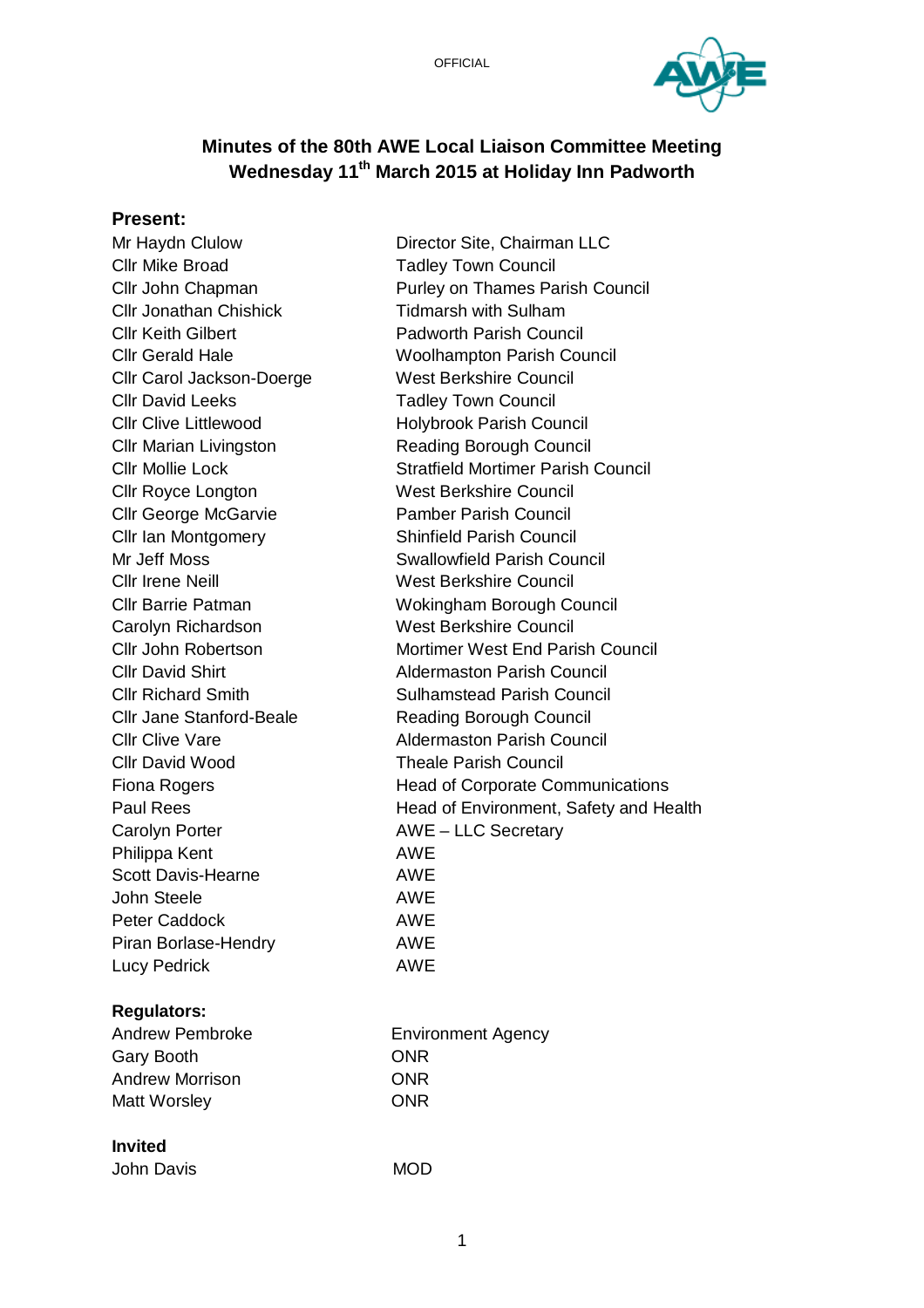## **Apologies**

Apologies had been received from: Cllr Roger Gardiner, Cllr Pat Garrett, Cllr Heather Leighton-Jones, Cllr Susan Mullan, Cllr Steve Spillane, Cllr Philip Bassil, Cllr Marilyn Tucker and Cllr Penee Chopping

## **Actions from the last meeting**

**Action 5/72 A specific request from Councillor Gardiner to invite a representative from the local emergency authorities to explain in more detail how they work with AWE.**

This was planned for inclusion in this meeting but due to unforeseen circumstances last minute apologies were received. To be re-arranged for a future meeting.

**Action ongoing** 

**Action 1/79** In the minutes from LLC78 reference was made to a question raised by **Cllr Moss** at the meeting in relation to the ALDEX presentation given by Carolyn Richardson. Councillor Moss advised that it was not he that commented.

Secretary reported that Councillor Royce Longton recalled making the comment.

**Action closed** 

**Action 2/79** AWE to look at the possibility of including the population of the groups to which the data refers in future ESH data reporting

Figures to be included in future reports.

**Action closed** 

**Action 3/79** An update on the approach and activities being considered for AWE's future community engagement

Update given at this meeting **Action closed Action closed Action closed Action closed** 

The Minutes of the 79th Meeting were accepted as a true record of the meeting.

## **Membership Changes**

Cllr Richard Smith has been elected to represent Sulhamstead Parish Council. Cllr Smith replaces Cllr Chris Souden.

## **Chairman's update**

#### **AWE ML appoints new Chair**

The Chairman advised members that AWE's parent companies have appointed John Holly as Chairman of the AWEML Board. John has been Lockheed Martin UK's Chief Operating Officer since 2013. Before his move to the UK, he was Vice President of Missile Defence Systems within the LM Space Systems Company and previously Vice President of Lockheed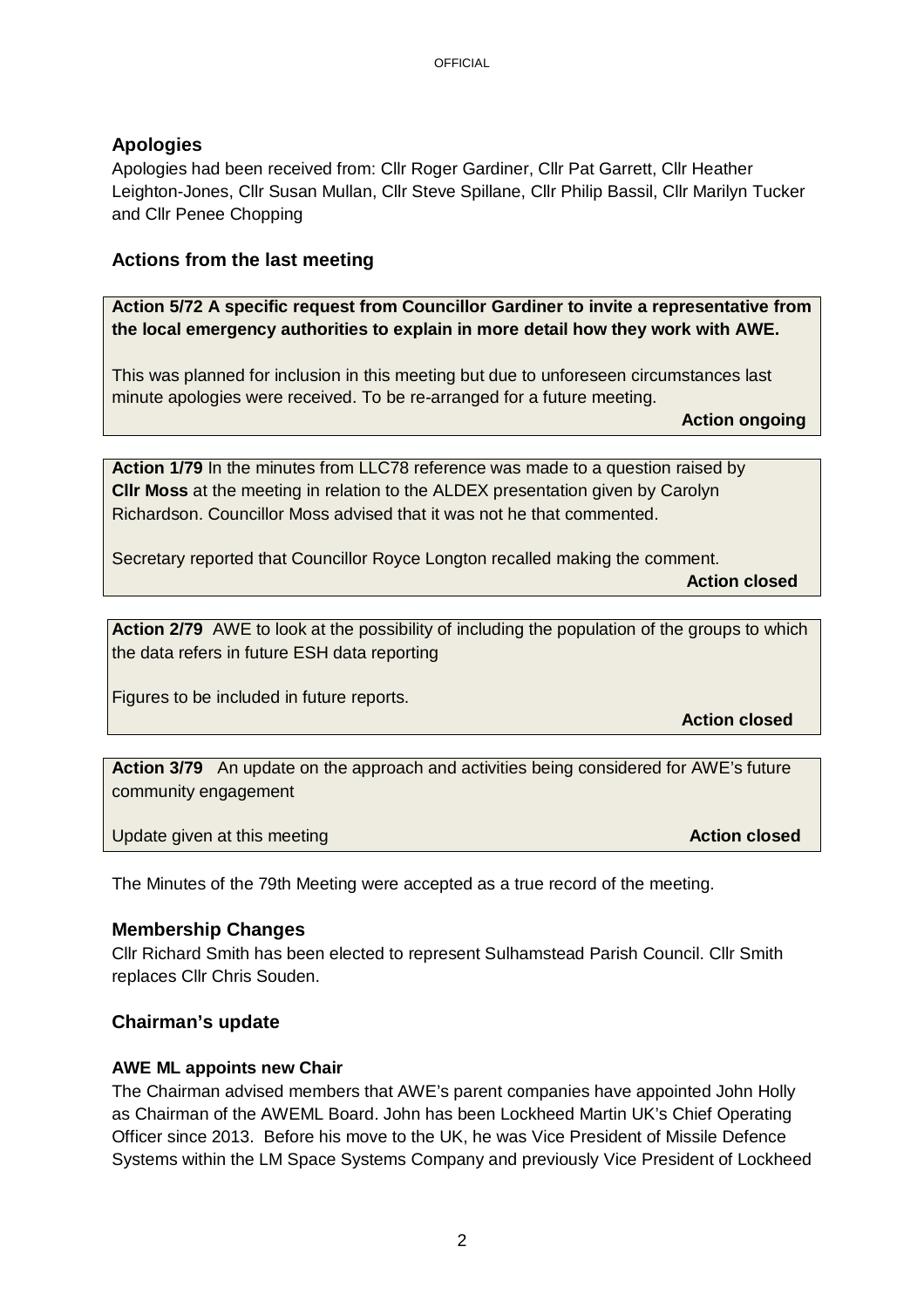Martin's Huntsville Operations responsible for missile defence customer engagement.

### **AWE graduate scheme recognised by leading professional institutes**

AWE's Graduate Programme has recently achieved formal accreditation from two leading professional bodies: the Institute of Physics (IoP) and the Institute of Mathematics and its Applications (IMA).

This endorsement recognises employees completing the AWE graduate scheme are attaining a high level of professional competency and are trained to the standards required for continuing professional development - an essential requirement for those hoping to achieve chartered status.

## **AWE launches key centre of excellence at University College London**

AWE has recently launched the Centre for Computational Materials Science (CCMS) at University College London (UCL) to support its technical programme, and help nurture and potentially recruit the next generation of computational chemists at AWE. This is a collaborative enterprise between AWE and UCL, specifically centred on the area of modelling and materials science, and is funded through AWE's outreach programme and supported by Warhead Underpinning Technologies.

The Centre is expected to provide a pipeline of suitably trained engineering doctorates from which AWE can recruit in the future.

## **National Apprenticeship Week**

AWE is marking this national initiative by posting a special page on its website and working with the local press to help raise the profile of the importance of apprenticeships for the future success of both AWE and the UK.

AWE's award winning apprenticeship scheme, has been in operation for over 60 years. Around 11 per cent of AWE's work force are former apprentices; a reflection of the role and importance the scheme has as a critical skills pipeline to support the core programme. There are currently 148 apprentices covering a range of disciplines in the Scheme. Recruitment and selection for the 2015 intake is ongoing, and AWE is on track to select 45 suitable candidates from the 145 applications received this year.

## **Local Liaison Committee Familiarisation Programme**

The Chairman advised members that the first LLC Familiarisation Programme for new members took place last month. It was an informal afternoon's programme providing an overview of AWE, the purpose and focus of the committee and the roles and responsibilities of members. Participants shared thoughts, ideas and raised questions with their AWE hosts. The afternoon finished with a site tour of Aldermaston which gave new members a better sense of the size and layout of the site and number of facilities.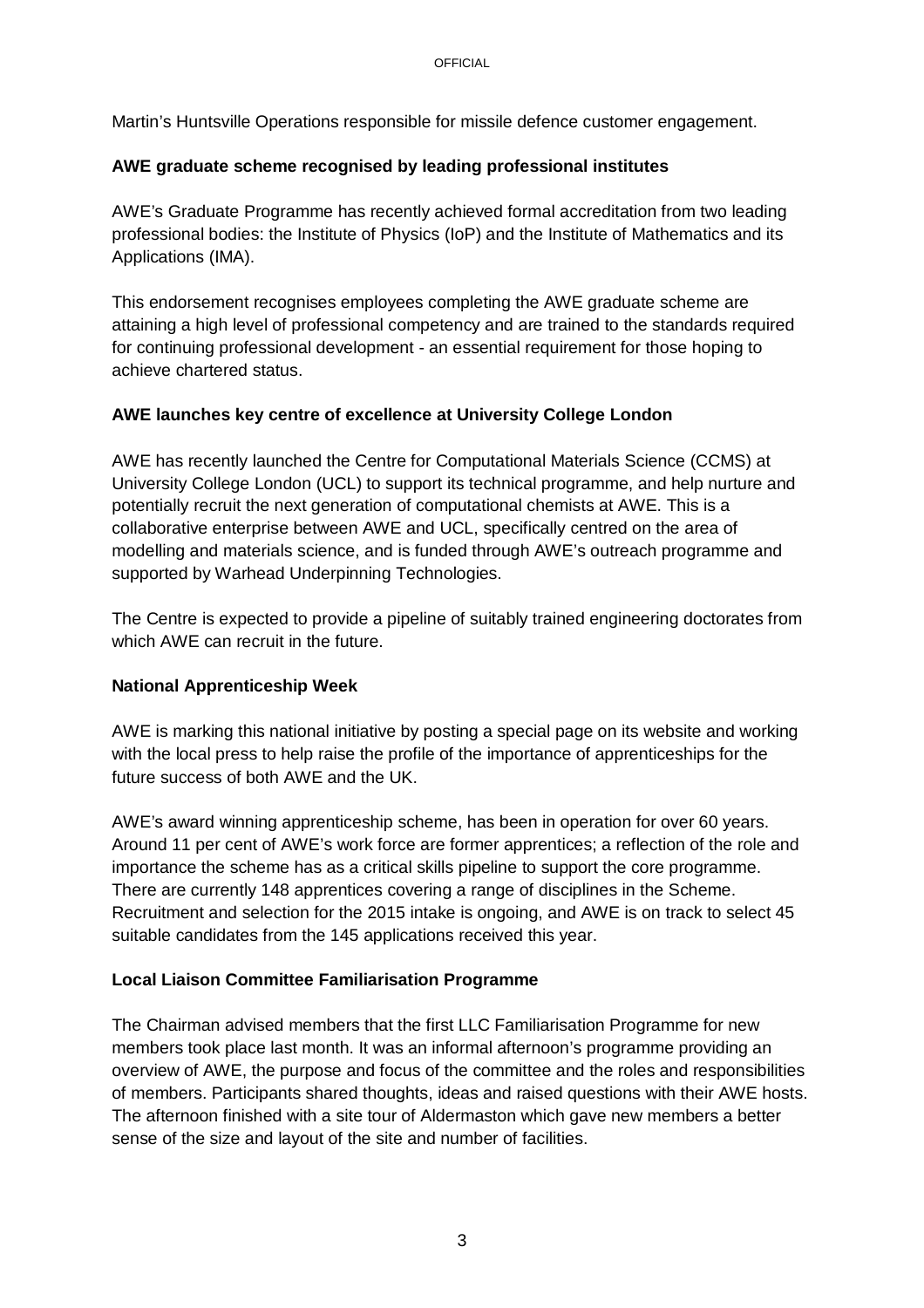## **Community engagement - Digital Story Book**

The Chairman flagged one of the initiatives that has already been launched following the results of the Local Community survey. To celebrate the rich history of the site and the breadth of work conducted, AWE is developing a web-based, interactive Community Story Book through which it can tell the story of its work, community and educational activities over the decades.

The storybook will capture AWE's scientific and engineering achievements and innovations both past and present, visits by royalty as well as participation in local fund-raising events and school projects. This is very much a joint collaboration between AWE and its local community and it is hoped the LLC will play a key part.

## **Protest Activity**

The Chairman reported on the peaceful protest held at AWE's Burghfield site on the 2 March when around 150 protestors took part. The protestors have announced their intention to protest throughout the month of March so we may see some more spontaneous activity in the coming weeks.

## **Changes to Government Classification**

Members were notified that from April 1 the way AWE classifies its documents will be brought in line with other parts of Government. This means that documents currently marked UNCLASSIFIED will be labelled OFFICIAL. This is not a reflection of any change in the security level of these documents.

## **Questions on the Chair's Opening Remarks**

**Cllr Vare** asked about the source of the article in the Sunday Herald that led to media coverage on the 9th March **Gary Booth** of the ONR answered that it was triggered by ONR's response to an FOI.

## **Environment, Safety and Health Update**

#### **Paul Rees, Head of Environment, Safety & Health**

## **Performance during the period**

Paul Rees gave an overview of the ESH performance covering the period October to December 2014. He reported that AWE's personal injury rate continues to improve and the worker who fell from a ladder in October last year has now returned to work.

The single corporate complaint in the period related to discolouration of the water supply to a local resident. Investigations revealed that the water was not discoloured at the point the water pipe leaves Aldermaston site.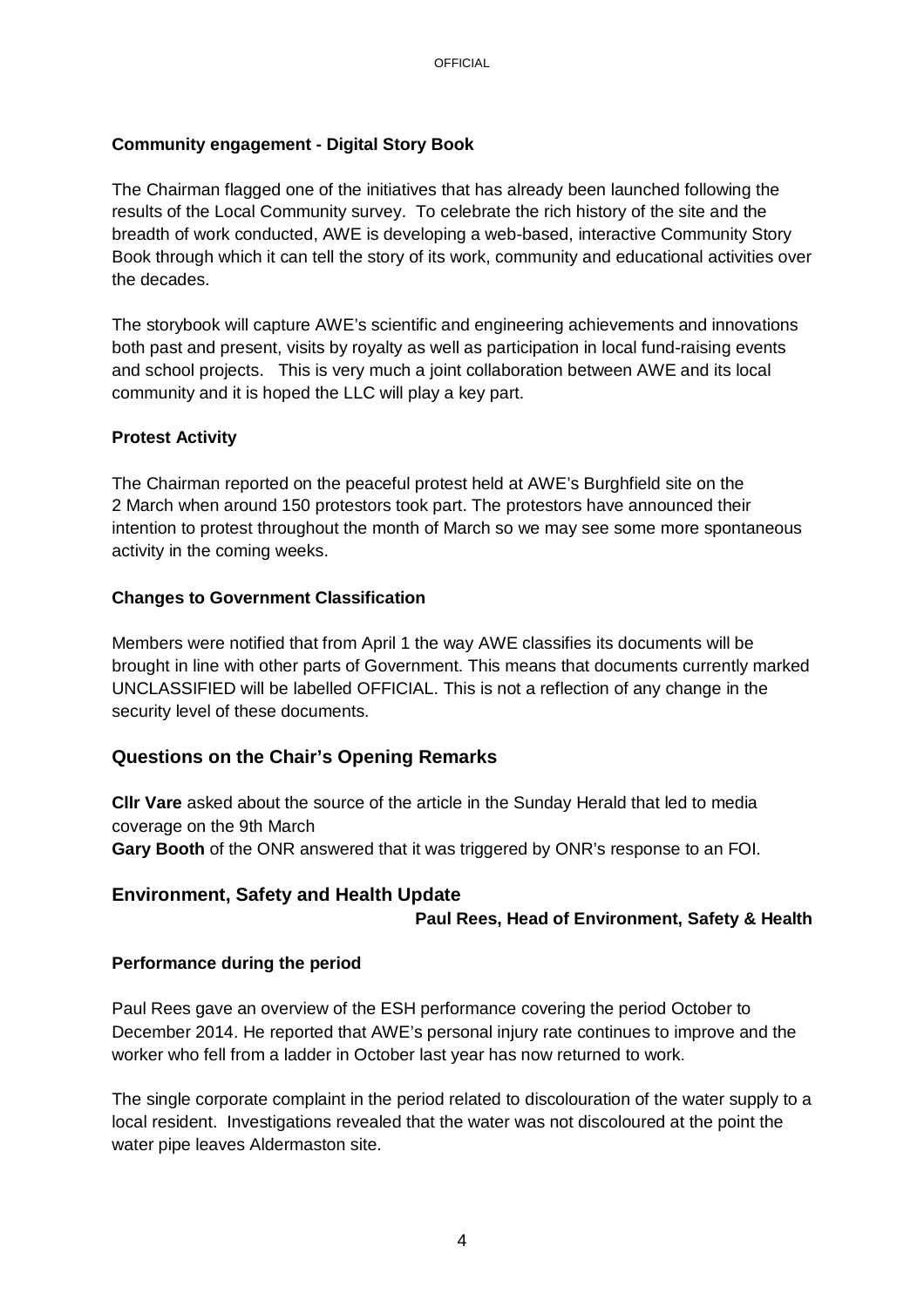## **LRQA (Lloyds Register Quality Assurance)**

The independent inspection conducted by Lloyd Register Quality Assurance (LRQA) for implementation of ISO14001 Environmental Management System is positive for the period.

#### **Environmental Baseline Roles**

Improvement activities have been implemented to ensure suitable and sufficient waste officers and specialists are in place. A new Head of Environment is also now in post.

### **Periodic Safety Review (PRS)**

These reviews of safety are required for specific facilities and are part of AWE's site license. They must be repeated at least every 10 years, AWE is progressing the schedule and assessments with the ONR.

### **Environmental Safety and Health Quarterly Report**

The report is to be refined for all issues in 2015 and a printable pdf version available on the AWE website. With effect from 2016 the report will only be available on the website, in line with other nuclear sites.

#### **Questions on ESH**

**Cllr Chishick** asked whether the Perfect Day figures for November reflect a record. **Paul Rees** advised that he would check historic data.

**Action 1/80** AWE to check the Perfect Day trend data to establish whether November 2014 figures reflect a record

**Action ongoing** 

## **Ecology and Heritage at AWE**

## **Piran Borlase-Hendry, Senior Environmental Specialist (Ecology and Heritage)**

Piran gave a presentation on Ecology and Heritage at AWE covering AWE's diverse programme of activity focused on preservation and conservation across its sites.

He told members that rare and unusual species of wildlife to be found at AWE include great crested newts, pipistrelle bats, badgers, reptiles, black redstarts and the woodlark. The biodiversity action plan is an MOD requirement, one purpose of which is to identify areas suitable for conservation on AWE sites.

Heritage at AWE includes Grim's Bank which is a scheduled monument, and both World War II and Cold War structures.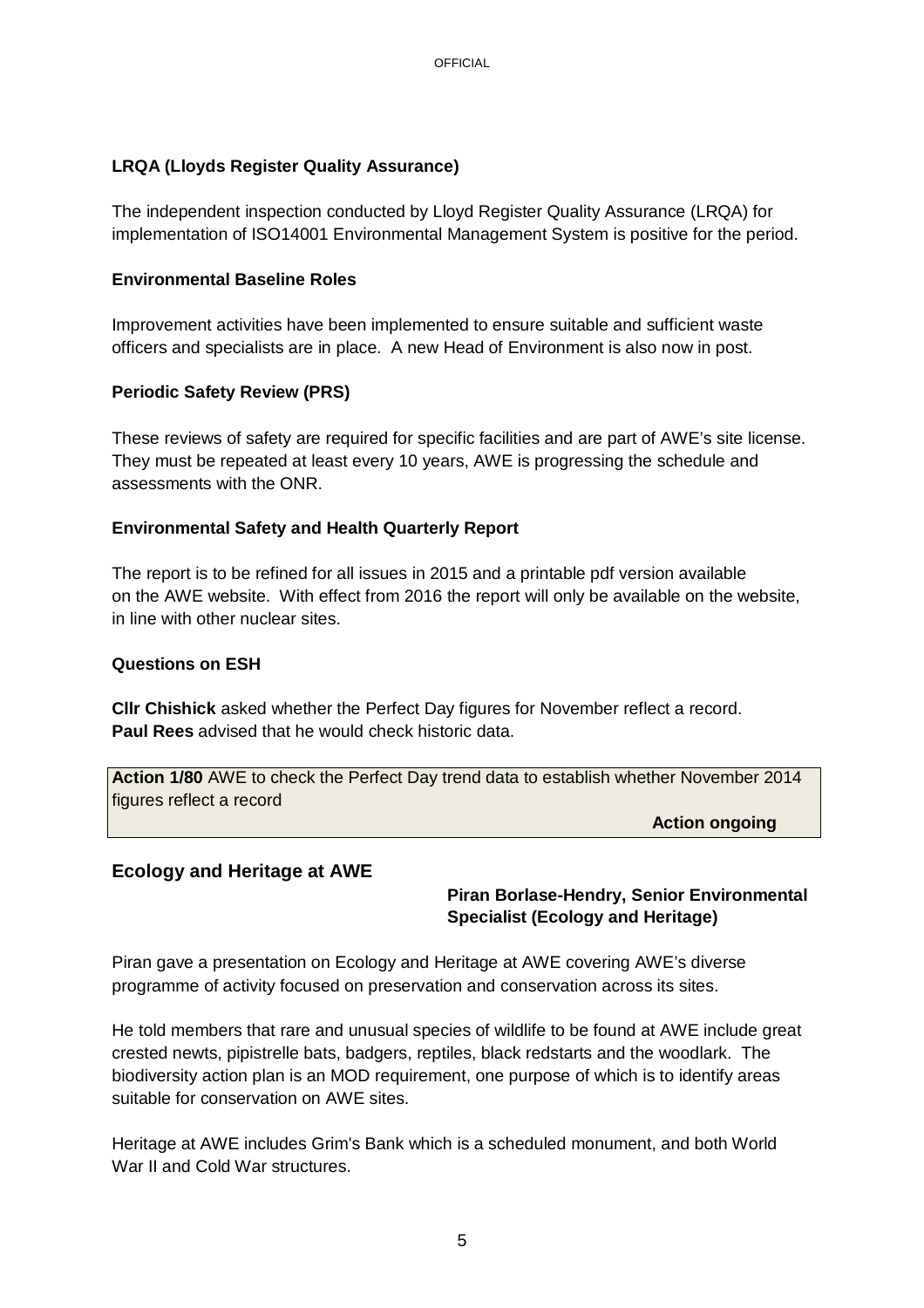Recent projects have included a grass snake survey and in-situ relocation, otter and water vole surveys, GIS mapping of badger sets, and facilities pre-development surveys.

### **Questions on Ecology and Heritage at AWE**

**Cllr McGarvie** asked whether AWE sites are home to any listed buildings? **Piran Borlase-Hendry and John Steele** advised that no buildings have so far qualified for listing. English Heritage had found a set of buildings at AWE B worthy of the protection possibly through scheduling.

**Cllr McGarvie** was interested to learn whether AWE is home to bees. **Piran Borlase-Hendry** answered that whilst large swarms have been seen there are no plans to introduce beehives!

**Cllr Longton** asked about the purpose and history of Grim's Bank **Piran Borlase-Hendry** advised that there may be a link to the Roman town of Calleva, although archaeological investigation suggests it is more likely to pre-date this and date back to the late Iron Age. Its function was likely to be part of a large scale territorial landscape demarcation.

## **Site Update**

### **Fire Detection Systems Improvement Programme**

## **Mark Hedges, Head of Site**

Mark Hedges updated members on the Fire Detection Systems Improvement Programme. He reported that contract mobilisation is going well and all systems are fully handed over. The December 2014 milestone to test all key facilities and base line configuration has been met and improvement progress is 60% complete against the Oct 2015 milestone.

#### **Planning and Estate Development Briefing**

## **John Steele, Planning & Development Manager**

John Steele updated members on the progress with submitted planning applications and talked about forthcoming applications. He also advised members on the potential of a Local Development Order (LDO)

## **Intake Sub-station (AWE A) Update**

Planning approval was granted in February 2015 with six planning conditions.

## **AWE Burghfield Flood Alleviation Update**

Planning application was submitted on 12 January and validated on 16 January. To date there have been seven no objections, including Burghfield Parish Council and one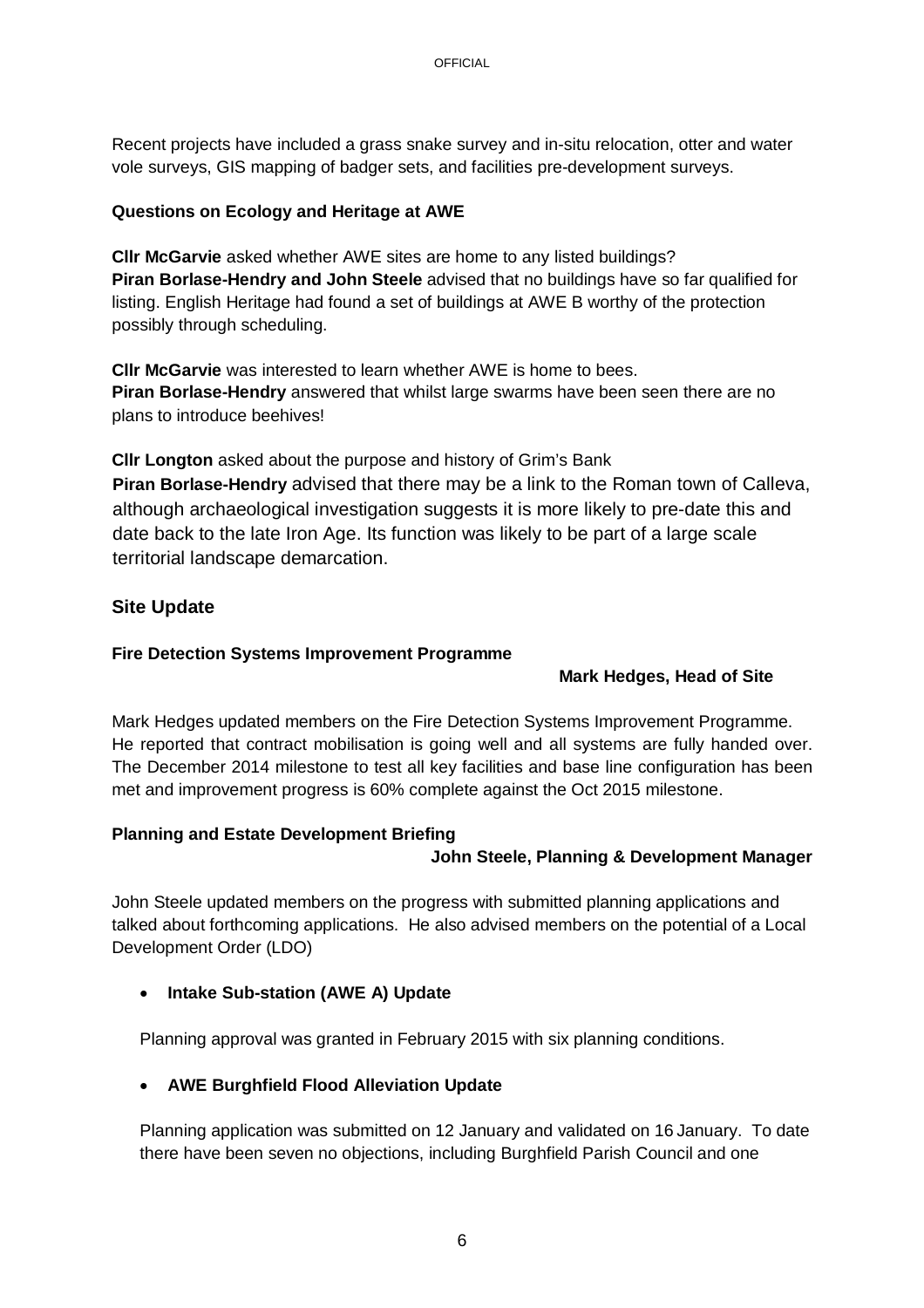supporter, Wokefield Parish Council. The Environment Agency response to the scheme is awaited and the committee date if required will be in April 2015.

## **AWE A Circinus Elevations**

Planning approval was granted on the 6 February 2008. Revisions have been made to the blast walls and lightning protection towers. A Section 73 application is to be submitted towards the end of June 2015.

## **Local Development Order**

John Steele explained the purpose, key considerations and next steps for LDOs.

An LDO is a statutory local planning provision which is promoted, consulted upon and owned by the Local Planning Authority. Its purpose is to establish more detailed planning guidance and control over minor works, such as car parks and surfacing, window re-cladding and replacement, minor demolitions. It will relate only to specific minor work. For anything outside of committed development, planning applications will be needed.

LDOs will give extended planning control for West Berkshire Council (WBC) and will streamline the approval process subject to "conditions".

The LLC indicated there would be merit in pursuing the LDO as it was recognized that it could provide a more streamlined and effective planning process for WBC.

# **Local Community Survey Actions**

## **Philippa Kent, Corporate Communications**

Members were given a recap on the key findings of the Local Community Survey and an update on the approach and activities being considered for AWE's future community engagement. AWE aims to improve communications and engagement with the community, demonstrate transparency and increase public reassurance.

AWE has made improvements to its website, the circulation of its bi-annual news letter, Connect, their relationship with schools and its support for the Local Liaison Committee. A specific community campaign is being rolled out during 2015 which has three main elements; a digital story book as mentioned earlier by the Chairman, a local showcase day and additional educational support through the website.

## **Comments and Questions on Local Community Survey Actions Update**

**Cllr Lock** mentioned the importance of engaging with the right person in local schools and that this is not always the head teacher. She offered to provide Philippa Kent with relevant data for AWE to further update its schools data base.

Other members suggested that AWE could engage with the local community by having a presence at some of their events. This was also noted.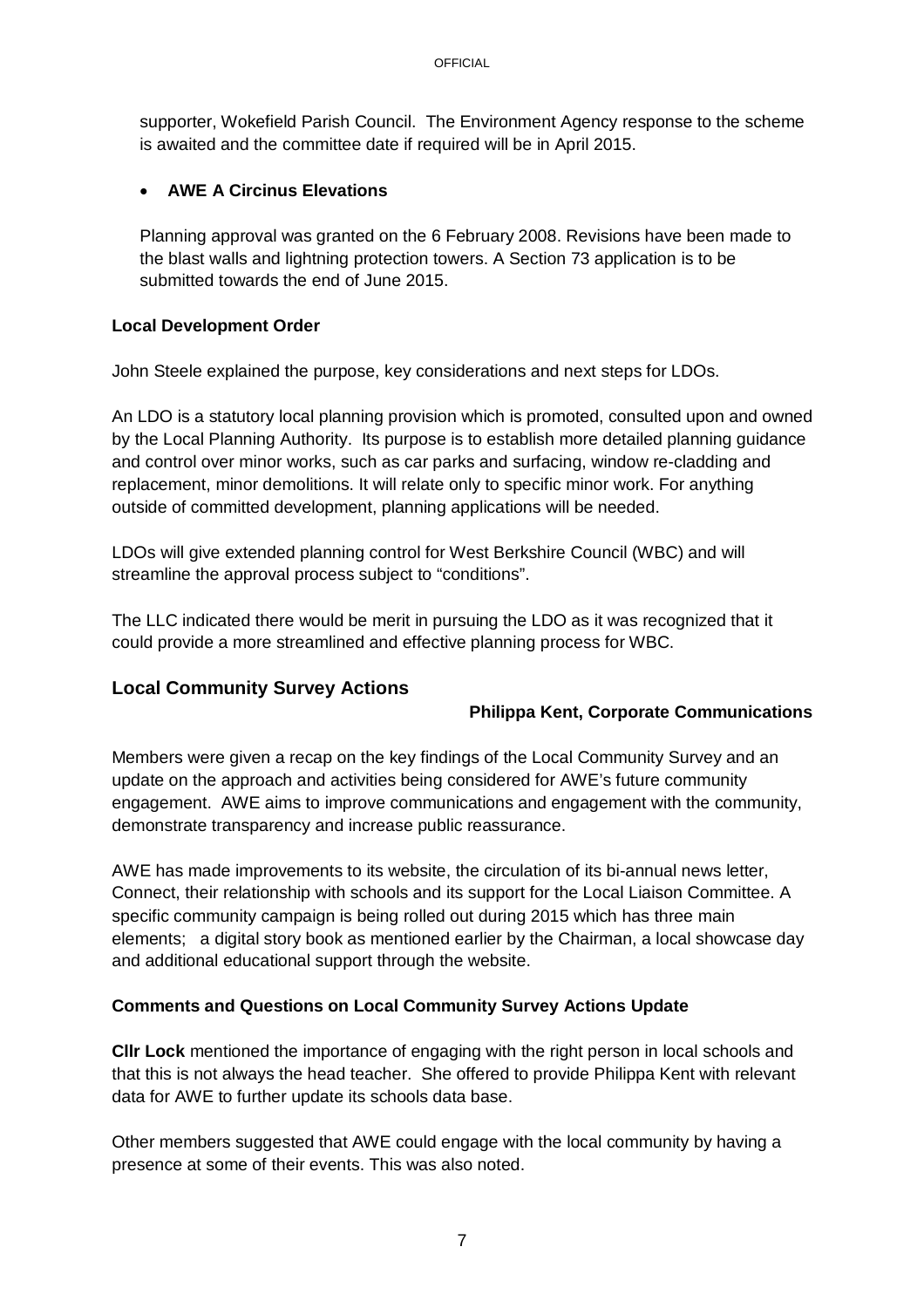## **Ask the Regulators**

**Mr Moss** asked the ONR whether when assessing AWE's demonstration of their emergency arrangements, they look at different aspects each time.

**Gary Booth**, **ONR** advised that inspections follow a rolling five year matrix covering all aspects, with a particular focus each year.

**Cllr Vare,** in relation to the licence instrument (LI) issued 2007, questioned why the ONR would consider enforcement action over something that cannot be achieved. **Gary Booth** answered that it is the legal status of the deadline given seven years ago. He added that there has been a lengthy fact gathering process which is due to end soon and that it is important to distinguish between the level of risk versus non-compliance. Further explanation of this point is found in the ONR Press release published in February 2014 which stated: "ONR Inspectors inspect AWE's arrangements for the production and storage of all forms of radioactive waste at their facilities, and are content that the current conditions under which the intermediate level waste is stored are acceptable in the short term and do not give rise to significant risk to the public or the workforce."

**Gary Booth** clarified the ONR's original response to the Freedom of Information request lodged with them in connection with Pegasus. He told members that words had lacked clarity and confirmed that ONR's regulatory effort is effectively on hold, not the project. The project is currently under review by MoD and AWE.

**Cllr Shirt** referred to an ONR report in which they recorded that there was reluctance from AWE to speak to ONR staff and that AWE's Safety Reports need to be of better quality **Cllr McGarvie** also asked what aspects of the Safety Report need to be improved.

**Gary Booth** advised that there is not a lack of communication between AWE and the ONR but a lack of clarity. He added that he would come back to members about improvements to the safety report.

**Cllr Shirt** mentioned that he had read in the paper about a planning approval application for development of the land left vacant by the demolition of Burnham Copse Primary School, and located within the DEPZ.

**Gary Booth** confirmed that the ONR advised against the proposed development of the land and no decision has yet been made. He added that the decision is not for ONR to make.

# **AOB**

During the LLC Familiarisation Programme on the 11 February a number of questions were raised. Responses are provided below for all members' benefit: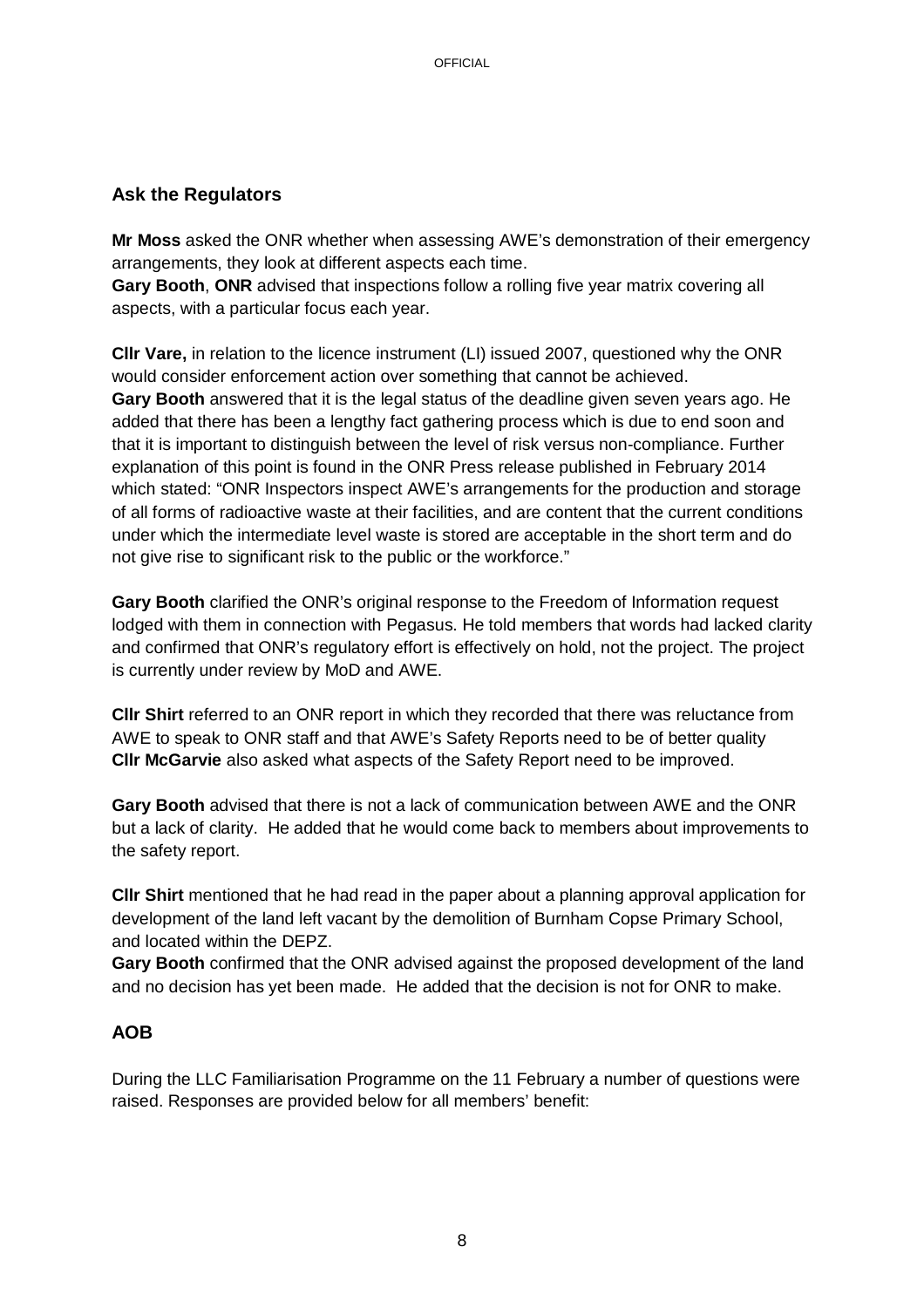**Cllr Lock** asked a) why AWE (B) had not taken advantage of the electrical power source available from the solar farm and b) when would the Heras fencing around James Lane be removed?

**John Steele** advised members that the solar farm located to the south east of AWE B was developed by ANESCO without any commercial agreement in place with AWE / MOD. No acceptable commercial agreement has been forthcoming so Anesco will connect the solar farm to the National Grid. In addition, in this instance it would not be possible for AWE to make use of the solar power given their specific power requirements.

He reported that the Heras fencing will be retained until at least after the March protests. The location of the Heras fencing has been discussed with WBC Highways and WBC Planning.

**Cllr David Leeks** asked if we could give an update on the land left empty when the Falcon pub was demolished?

**John Steele** advised that the residual land left vacant by the Falcon pub has been retained to allow provision of an improved vehicular access through the existing Falcon Gate. The provision of the improved access has been delayed due to affordability.

In answer to requests made **by Cllr Steve Spillane** and **Cllr Mollie Lock** for visits to Orion and the Historical Collection for their parishioners, **Fiona Rogers** advised that programme and operational priorities do not allow for this. However we will continue to include visits, when appropriate, into the quarterly meeting agenda for LLC members.

**Cllr Wood** asked about a Pangbourne Pipeline Advisory Group meeting. **Fiona Rogers** reported that conversations have been taking place between Defence Infrastructure Organisaiton (DIO), MOD, Environment Agency (EA) and AWE. The aim is now to hold a general information and update meeting for all affected landowners and stakeholders including Chairs of parishes through which the pipeline runs.

**Cllr McGarvie** referred to the new LLC Terms of Reference and the forthcoming elections for most parishes, pointing out that the LLC Member Liaison Officer will need to be reelected. He asked members if they had any objections to the AWE LLC Secretary providing him with their e-mail addresses so that he could more efficiently disseminate information. No member present raised an objection.

**Action 2/80 Secretary to provide Cllr McGarvie with members' e-mail addresses.**

Action ongoing

**Cllr Shirt** asked if steps are taken when designing buildings on AWE to minimise effects of seismic disturbance and could he have a page of detail that he can cascade. **The Chairman** confirmed that buildings have to conform to Seismic requirements. **Paul Rees** took away the action to provide an information page.